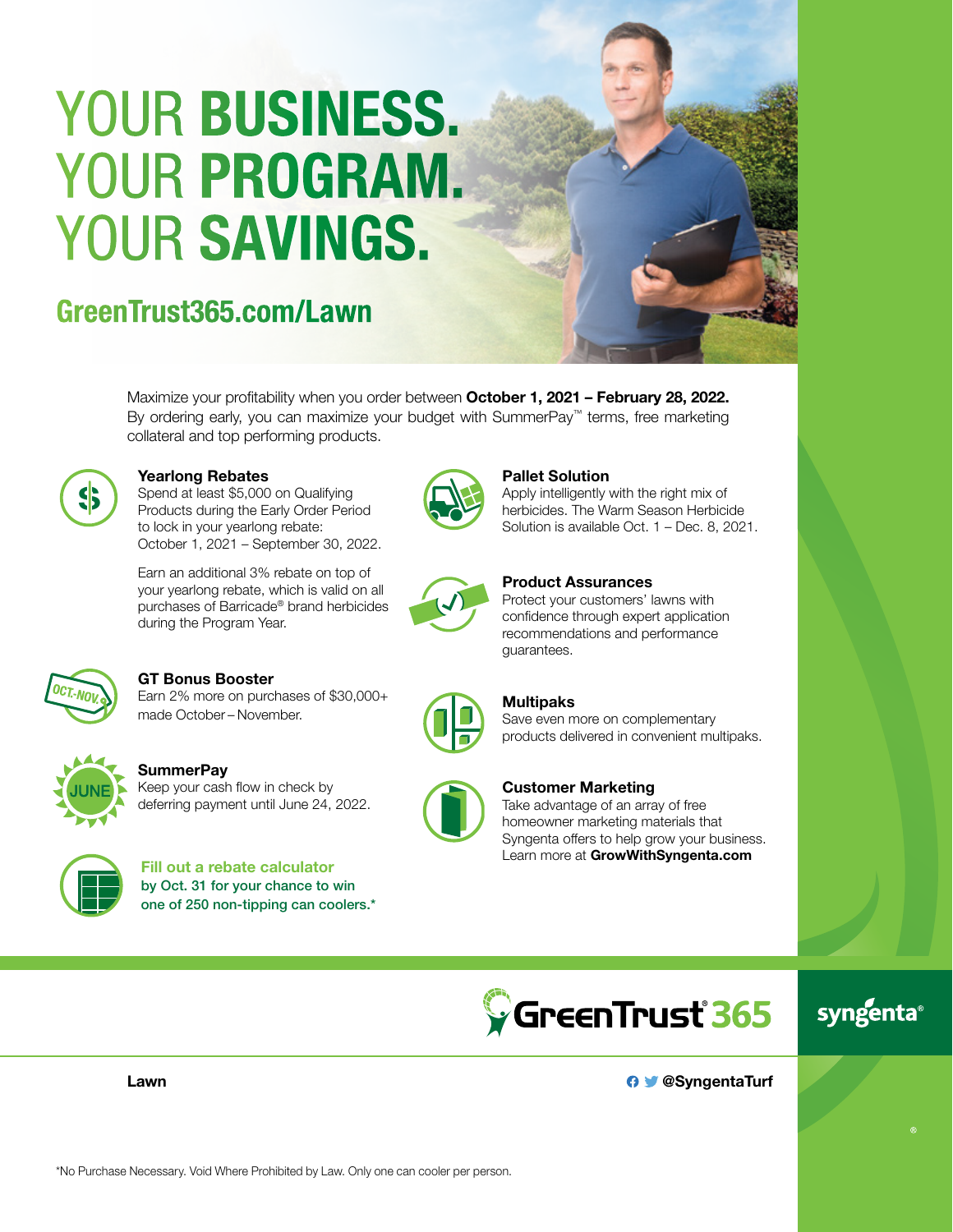### 2022 Syngenta GreenTrust 365 Lawn & Landscape Program Worksheet

GreenTrust<sup>365</sup>

Program Year: October 1, 2021 through September 30, 2022 Early Order Period: October 1, 2021 through February 28, 2022

| <b>Qualifying Agency Products</b><br>(Package Size)             | <b>Pkg Price</b><br>for 2022<br><b>Program Year</b> |                           | <b>Number of Pkgs</b><br><b>Purchased in</b><br><b>Early Order Period</b> | Qualifying<br><b>Purchase</b><br><b>Amount</b> | <b>Qualifying Agency Products</b><br>(Package Size)                      |          | <b>Pkg Price</b><br>for 2022<br><b>Program Year</b> |                           | <b>Number of Pkgs</b><br><b>Purchased in</b><br><b>Early Order Period</b> |  | Qualifying<br><b>Purchase</b><br><b>Amount</b> |
|-----------------------------------------------------------------|-----------------------------------------------------|---------------------------|---------------------------------------------------------------------------|------------------------------------------------|--------------------------------------------------------------------------|----------|-----------------------------------------------------|---------------------------|---------------------------------------------------------------------------|--|------------------------------------------------|
| Acelepryn <sup>®</sup> (0.5 gal)                                | \$<br>1,072.75                                      | $\boldsymbol{x}$          | Ξ                                                                         |                                                | Mainspring® GNL (1 pt)                                                   | \$       | 334.75                                              | $\boldsymbol{\mathsf{x}}$ | $\equiv$                                                                  |  |                                                |
| Acelepryn (0.5 gal)<br>Volume Discount $\geq 10$ gal            | \$<br>966.70                                        | X                         | Ξ                                                                         |                                                | Mainspring GNL (1 pt)<br>Volume Discount $\geq 8$ pts                    |          | 276.75                                              | $\mathbf{x}$              | $\equiv$                                                                  |  |                                                |
| Avid <sup>®</sup> 0.15 EC (1 gal)                               | \$<br>545.75                                        | ١x                        | Ξ                                                                         |                                                | Mainspring GNL (1 gal)                                                   | \$       | 2,214.00                                            | X                         | $\equiv$                                                                  |  |                                                |
| Avid 0.15 EC (1 gal)                                            | \$<br>395.50                                        | X                         | Ξ                                                                         |                                                | Manuscript <sup>®</sup> (case)                                           | \$       | 688.00                                              | X                         | $\equiv$                                                                  |  |                                                |
| Volume Discount $\geq 12$ gal                                   |                                                     |                           |                                                                           |                                                | Medallion <sup>®</sup> SC (1 gal)                                        | \$       | 587.10                                              | X                         | $\equiv$                                                                  |  |                                                |
| Banner Maxx <sup>®</sup> II (1 gal)                             | \$<br>224.50                                        | ١x                        | Ξ                                                                         |                                                | Medallion WDG (8oz)                                                      | \$       | 157.60                                              | X                         | $\equiv$                                                                  |  |                                                |
| Banner Maxx II LinkPak™ (10 gal)                                | \$<br>2,163.00                                      | $\boldsymbol{x}$          | Ξ                                                                         |                                                | Medallion WDG (8 oz)                                                     | S        | 141.60                                              | X                         | $\equiv$                                                                  |  |                                                |
| Barricade <sup>®</sup> 4FL (1 gal)                              | \$<br>147.30                                        | X                         | Ξ                                                                         |                                                | Volume Discount $\geq 128$ oz                                            |          |                                                     |                           |                                                                           |  |                                                |
| Barricade 4FL (1 gal)<br>Volume Discount $\geq 20$ gal          | \$<br>141.10                                        | X                         | Ξ                                                                         |                                                | Meridian <sup>®</sup> 25WG (102 oz)<br>Monument <sup>®</sup> 75WG (25 q) | \$<br>\$ | 525.30<br>257.50                                    | X<br>X                    | $\equiv$<br>Ξ                                                             |  |                                                |
| Barricade 4FL LinkPak (10 gal)                                  | \$<br>1,421.50                                      | x                         | Ξ                                                                         |                                                | Monument 75WG (25 q)                                                     | S        | 231.25                                              | $\mathbf{x}$              | $\equiv$                                                                  |  |                                                |
| Barricade 4FL LinkPak (10 gal)<br>Volume Discount $\geq 20$ gal | \$<br>1.285.00                                      | X                         | Ξ                                                                         |                                                | Volume Discount ≥ 250 a                                                  |          |                                                     |                           |                                                                           |  |                                                |
| Barricade 4FL (30 gal)                                          | \$<br>3,676.50                                      | $\boldsymbol{x}$          | Ξ                                                                         |                                                | Primo Maxx <sup>®</sup> (1 gal)                                          | \$       | 298.70                                              | X                         | $\equiv$                                                                  |  |                                                |
| Barricade 4FL (30 gal)                                          | \$<br>3,367.50                                      | X                         | Ξ                                                                         |                                                | Primo Maxx LinkPak (10 gal)                                              | \$<br>\$ | 2,822.00                                            | X                         | Ξ                                                                         |  |                                                |
| Volume Discount $\geq 60$ gal                                   |                                                     |                           |                                                                           |                                                | Primo Maxx + Trimmit <sup>®</sup> 2SC Multipak                           |          | 660.00                                              | X                         | $\equiv$                                                                  |  |                                                |
| Barricade 65WG (5 lb)                                           | \$<br>105.50                                        | $\boldsymbol{x}$          | Ξ                                                                         |                                                | Provaunt WDG (72 oz)                                                     | \$<br>\$ | 396.00                                              | $\pmb{\chi}$              | $\equiv$                                                                  |  |                                                |
| Barricade 65WG (5 lb)                                           | \$<br>90.00                                         | $\boldsymbol{x}$          | Ξ                                                                         |                                                | Renown <sup>®</sup> (2.5 gal)<br>Reward <sup>®</sup> (2.5 gal)           |          | 574.25                                              | $\boldsymbol{x}$          | $\equiv$                                                                  |  |                                                |
| Volume Discount $\geq$ 320 lbs                                  |                                                     |                           |                                                                           |                                                |                                                                          |          | 197.50                                              | $\boldsymbol{x}$          | $\equiv$                                                                  |  |                                                |
| Concert <sup>®</sup> II (2.5 gal)                               | \$<br>208.50                                        | X                         | Ξ                                                                         |                                                | Reward (120 gal)                                                         | \$       | 9,762.00                                            | X                         | $\equiv$                                                                  |  |                                                |
| Concert II (2.5 gal)<br>Volume Discount $\geq$ 75 gal           | \$<br>188.00                                        | X                         | Ξ                                                                         |                                                | Subdue Maxx <sup>®</sup> (1 gal)                                         |          | 554.15<br>5,407.50                                  | X<br>X                    | $\equiv$<br>$\equiv$                                                      |  |                                                |
| Daconil <sup>®</sup> Action <sup>™</sup> (2.5 gal)              | \$<br>208.65                                        | X                         | $=$                                                                       |                                                | Subdue Maxx LinkPak (10 gal)                                             |          | 798.25                                              | X                         | $\equiv$                                                                  |  |                                                |
| Daconil Action +                                                | \$<br>390.00                                        | X                         | Ξ                                                                         |                                                | Tenacity <sup>®</sup> (1 gal)<br>\$                                      |          |                                                     |                           |                                                                           |  |                                                |
| <b>Banner Maxx II Multipak</b>                                  |                                                     |                           |                                                                           |                                                | Tenacity (1 gal)<br>Volume Discount $\geq 8$ gal                         | \$       | 717.90                                              | X                         | Ξ                                                                         |  |                                                |
| Daconil Action +<br>Heritage <sup>®</sup> Action Multipak       | \$<br>769.00                                        | $\boldsymbol{x}$          | Ξ                                                                         |                                                | Trimmit 2SC (1 gal)                                                      | \$       | 477.90                                              | $\boldsymbol{x}$          | $\equiv$                                                                  |  |                                                |
| Daconil Ultrex <sup>®</sup> (5 lb)                              | \$<br>65.00                                         | X                         | Ξ                                                                         |                                                | Trimmit 2SC (2.5 gal)                                                    | \$       | 1,094.40                                            | X                         | $\equiv$                                                                  |  |                                                |
| Daconil Weatherstik® (2.5 gal)                                  | \$<br>164.75                                        | $\mathbf{x}$              | Ξ                                                                         |                                                | Velista (22 oz)                                                          | \$       | 226.60                                              | X                         | Ξ                                                                         |  |                                                |
| Daconil Zn <sup>®</sup> (2.5 gal)                               | \$<br>180.25                                        | ١x                        | Ξ                                                                         |                                                | Warm Season Herbicide Solution                                           |          | 3.360.00                                            | $\mathbf{x}$              | $\equiv$                                                                  |  |                                                |
| Headway <sup>®</sup> (1 gal)                                    | \$<br>451.15                                        | $\boldsymbol{\mathsf{x}}$ | Ξ                                                                         |                                                |                                                                          |          |                                                     |                           |                                                                           |  |                                                |
| Headway LinkPak (10 gal)                                        | \$<br>4,388.00                                      | X                         | Ξ                                                                         |                                                |                                                                          |          |                                                     |                           |                                                                           |  |                                                |
|                                                                 |                                                     | $\boldsymbol{x}$          |                                                                           |                                                | <b>Warm Season Herbicide Solution</b>                                    |          |                                                     |                           |                                                                           |  |                                                |
| Heritage Action (1 lb)                                          | \$<br>343.00                                        |                           | =                                                                         |                                                |                                                                          |          |                                                     |                           |                                                                           |  |                                                |
| Heritage Action + Velista <sup>®</sup> Multipak                 | \$<br>1,538.00                                      | 1X                        | Ξ                                                                         |                                                | <b>Contains:</b>                                                         |          |                                                     |                           |                                                                           |  |                                                |
| Heritage TL (1 gal)                                             | \$<br>545.90                                        | X                         | Ξ                                                                         |                                                | • 1 - 10 gal Barricade 4FL herbicide LinkPak                             |          |                                                     |                           |                                                                           |  |                                                |
| Heritage TL LinkPak (10 gal)                                    | \$<br>5,356.00                                      | X                         | Ξ                                                                         |                                                | • 1 - 250 g Monument 75WG herbicide                                      |          |                                                     |                           |                                                                           |  |                                                |
| Heritage WDG (1 lb)                                             | \$<br>332.70                                        | $\boldsymbol{x}$          | Ξ                                                                         |                                                | Price: \$3,360.00                                                        |          |                                                     |                           |                                                                           |  |                                                |
| Heritage WDG (6 lb)                                             | \$<br>1,996.20                                      | X                         | Ξ                                                                         |                                                | Available October 1, 2021 - December 8, 2021                             |          |                                                     |                           |                                                                           |  |                                                |
| Instrata <sup>®</sup> (2.5 gal)                                 | \$<br>417.25                                        | ١x                        | $\equiv$                                                                  |                                                |                                                                          |          |                                                     |                           |                                                                           |  |                                                |

Barricade Rebate

Volume Discount ≥ 25 gal

 $\frac{\sqrt{355.40} \times \sqrt{255.40}}{\sqrt{255.40}}$  =

Instrata (2.5 gal)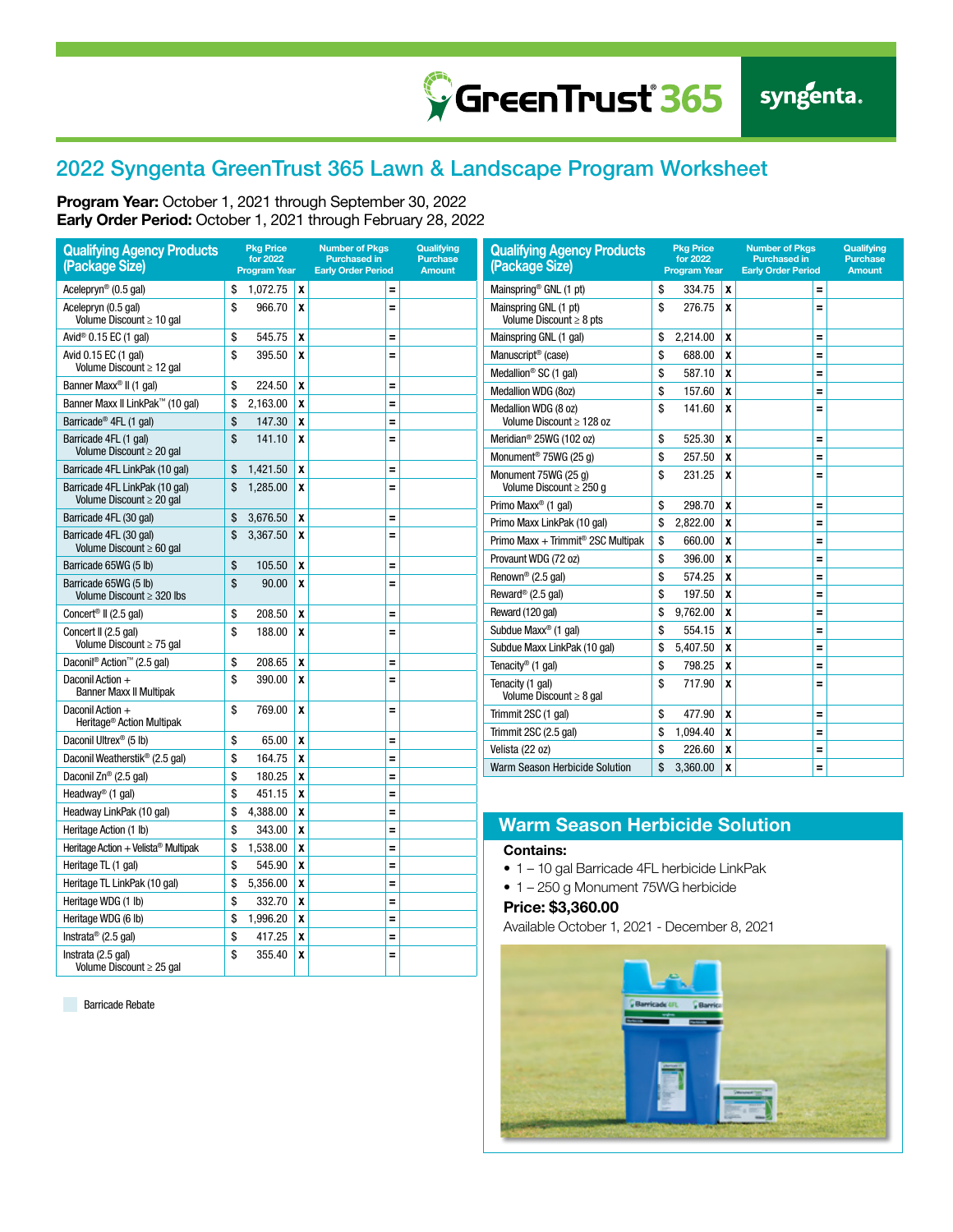### 2022 Syngenta GreenTrust 365 Lawn & Landscape Program Worksheet

Program Year: October 1, 2021 through September 30, 2022 Early Order Period: October 1, 2021 through February 28, 2022

| <b>Qualifying Distributor</b><br><b>Products (Package Size)</b> |    | <b>Rebate</b><br><b>Redemption Value</b><br>for 2022 (per pkg) |   | <b>Number of Pkgs</b><br><b>Purchased in</b><br><b>Early Order Period</b> | Qualifying<br><b>Purchase</b><br><b>Amount</b> |  |
|-----------------------------------------------------------------|----|----------------------------------------------------------------|---|---------------------------------------------------------------------------|------------------------------------------------|--|
| Acelepryn G (25 lb)                                             | \$ | 93.75                                                          | X |                                                                           | Ξ                                              |  |
| Acelepryn (4 oz)                                                | \$ | 85.00                                                          | X |                                                                           | Ξ                                              |  |
| Advion <sup>®</sup> Fire Ant Bait (2 lb)                        | \$ | 38.63                                                          | X |                                                                           | Ξ                                              |  |
| Advion Fire Ant Bait (25 lb)                                    | \$ | 321.88                                                         | X |                                                                           | Ξ                                              |  |
| Advion Insect Granule (25 lb)                                   | \$ | 71.88                                                          | X |                                                                           | Ξ                                              |  |
| Advion Insect Granule Bait (1 lb)                               | \$ | 17.50                                                          | X |                                                                           | Ξ                                              |  |
| Advion Insect Granule Bait (12 lb)                              | \$ | 97.50                                                          | X |                                                                           | Ξ                                              |  |
| Avid 0.15 EC (8 oz)                                             | \$ | 91.50                                                          | X |                                                                           | Ξ                                              |  |
| Avid 0.15 EC (1 gt)                                             | \$ | 214.38                                                         | X |                                                                           | Ξ                                              |  |
| Barricade 4FL (4 oz)                                            | \$ | 28.50                                                          | X |                                                                           | Ξ                                              |  |
| Caravan <sup>®</sup> G (30 lb)                                  | \$ | 65.63                                                          | χ |                                                                           | Ξ                                              |  |
| Citation <sup>®</sup> (6 x 2.66 oz)                             | \$ | 346.57                                                         | χ |                                                                           | Ξ                                              |  |
| Endeavor® (15 oz)                                               | \$ | 174.38                                                         | X |                                                                           | Ξ                                              |  |
| Fusilade <sup>®</sup> II (1 gt)                                 | \$ | 78.56                                                          | X |                                                                           | Ξ                                              |  |
| Fusilade II (2.5 gal)                                           | \$ | 785.63                                                         | χ |                                                                           | Ξ                                              |  |
| Headway G (30 lb)                                               | \$ | 61.88                                                          | χ |                                                                           | Ξ                                              |  |
| Heritage G (10 lb)                                              | \$ | 25.63                                                          | X |                                                                           | Ξ                                              |  |
| Heritage G (30 lb)                                              | \$ | 61.88                                                          | X |                                                                           | Ξ                                              |  |
| Heritage SC (4 oz)                                              | \$ | 28.50                                                          | χ |                                                                           | Ξ                                              |  |
| Meridian 0.33G (40 lb)                                          | \$ | 95.00                                                          | X |                                                                           | Ξ                                              |  |
| Pennant Magnum <sup>®</sup> (1 gal)                             | \$ | 242.06                                                         | χ |                                                                           | Ξ                                              |  |
| Pennant Magnum (30 gal)                                         | \$ | 5,677.50                                                       | χ |                                                                           | Ξ                                              |  |
| Primo Maxx (4 oz)                                               | \$ | 28.50                                                          | χ |                                                                           | Ξ                                              |  |
| Princep <sup>®</sup> Liquid (2.5 gal)                           | \$ | 59.53                                                          | X |                                                                           | Ξ                                              |  |
| Reward (1 gal)                                                  | \$ | 103.00                                                         | X |                                                                           | Ξ                                              |  |
| Subdue <sup>®</sup> GR (25 lb)                                  | \$ | 135.94                                                         | χ |                                                                           | Ξ                                              |  |
| Subdue Maxx (1 gt)                                              | \$ | 182.81                                                         | X |                                                                           | Ξ                                              |  |
| Tenacity (8 oz)                                                 | \$ | 69.00                                                          | X |                                                                           | Ξ                                              |  |

| <b>On-Fertilizer Products</b>                             |    | <b>Rebate</b><br><b>Redemption Value</b><br>(per $50$ lb<br>of product) |   | Number of 50 lb<br>bag equivalents<br>purchased in Early<br><b>Order Period</b> |          | <b>Early Order</b><br><b>Period</b><br><b>Purchase Amount</b> |  |
|-----------------------------------------------------------|----|-------------------------------------------------------------------------|---|---------------------------------------------------------------------------------|----------|---------------------------------------------------------------|--|
| Fertilizer with Acelepryn loads<br>< 0.058                | \$ | 14.50                                                                   | x |                                                                                 | $=$      |                                                               |  |
| Fertilizer with Acelepryn loads<br>< 0.067                | \$ | 17.00                                                                   | x |                                                                                 | $=$      |                                                               |  |
| Fertilizer with Barricade loads<br>$< 0.30\%$             | \$ | 2.50                                                                    | x |                                                                                 | $\equiv$ |                                                               |  |
| Fertilizer with Barricade loads<br>of 0.30% to $< 0.40\%$ | \$ | 3.50                                                                    | x |                                                                                 | $\equiv$ |                                                               |  |
| Fertilizer with Barricade loads<br>of 0.40% and higher    | \$ | 4.50                                                                    | x |                                                                                 | $\equiv$ |                                                               |  |

Barricade Rebate

**Barricade Rebate** 

#### Yearlong Rebate Calculator

Use the Yearlong Rebate Calculator below to determine your potential GreenTrust 365 rebate earned from your purchases of Qualifying Products made during the Early Order Period.

Save time and money with our easy-to-use online rebate calculators at GreenCastOnline.com/Calculator

The online calculators will also calculate your GT Bonus Booster rebate and Barricade rebate.

Your total planned Early Order Purchases of Qualifying Products

| The corresponding rebate percentage from the table on |
|-------------------------------------------------------|
| the GreenTrust 365 Lawn & Landscape Program Form      |

Total potential rebate from Early Order Purchases

Syngenta provides Program Worksheets and Rebate Calculators as tools for estimating rebates, but disclaims any warranty of accuracy or completeness of the conclusions derived from the same.

#### Payment Terms:

End-user payments for purchases of Qualifying Agency Products made during the Early Order Period are due to Sales Agents by June 24, 2022. Prices and terms for Syngenta Qualifying Distributor Products are determined by the Syngenta Authorized Distributor/Retailer.

To achieve Volume Discount Pricing described herein, Minimum Purchase Quantities for applicable Qualifying Agency Products must be identified on one invoice and shipped to one location from one Syngenta Authorized Agent.

*Additional benefits of the Syngenta GreenTrust 365 Lawn & Landscape Program are described at GreenTrust365.com.*

 $\mathsf{x}$  %

\$

\$

For any questions, please call your Syngenta territory manager, Syngenta Authorized Distributor/Agent/Retailer, or the Syngenta Customer Center at 1-866-SYNGENT(A) (796-4368).